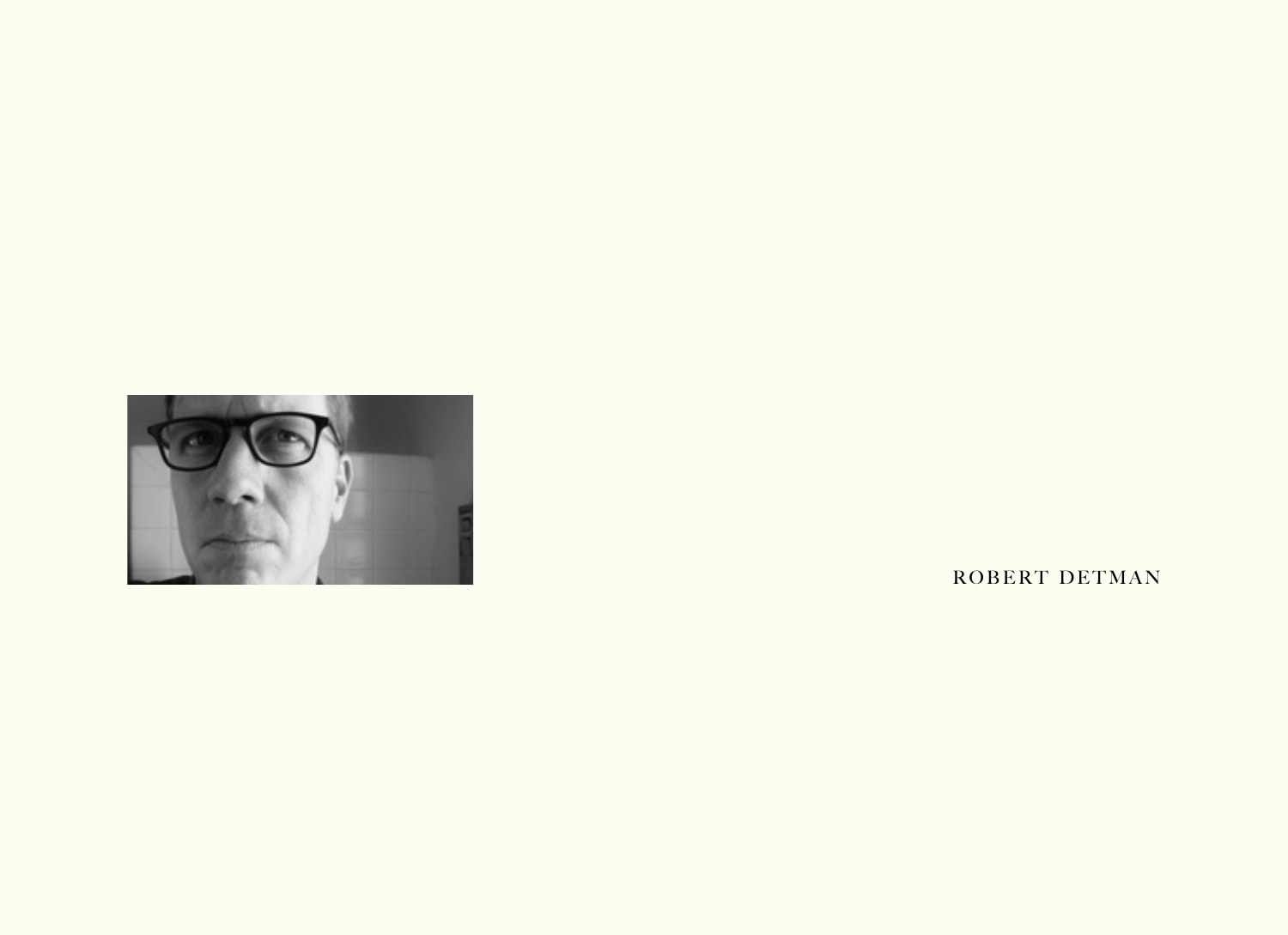## Storage Room DETMAN

That summer, the first time I see him—when I catch him—in the back storage room, on hands and knees on a small rug, bowing slightly off-square to the far wall, I quickly and quietly close the door, and go about my business.

The fact is, I have to go through the storage room in order to get to the restroom, what I consider my restroom, since I think I'm the only one who uses it. Perhaps everyone in the office knows to avoid the storage room.

I work for an architecture firm whose offices are in a renovated Romanesque church on Ann Arbor's Main Street. I am there part time, half-asleep most days. I was hired back for the summer on the basis of work I did the previous summer. Somehow, again, I believe I have fooled the management that I am a conscientious worker. I work on projects with an eclectic team of seven people in the low-ceilinged basement of the annex—a remodeled house next-door to the church. As if excommunicated from the main building, we ally ourselves in our outcast status.

Most of the folks I work with have some connection to the University of Michigan architecture school, where I attend and where Renda is a graduate student. I had seen him around the studios at school. He is short, with dark reddish brown hair and a sparse, yet somehow voluminous, beard. For several months we work in the same room, and I never say two words to him. He seems fastidious, with weighty matters pressing on his mind. I am surprised once when his unspeaking wife, wearing a burqa, arrives with two tiny children. Even obscured by the dark covering, I notice that his wife, also young, is beautiful. I never imagined this monastic fellow had a family.

I go into my restroom to write poetry. Often, I go in there to sleep. I am so tired from the long nights with Susan, the constant battles of our relationship, that I often find it convenient to wander down there far away from the normal traffic of the office. When I get there, it's usually a relief to close my eyes, so I stretch out on the carpet and nap for fifteen minutes. I assume that no one will know that I am in there.

After, I awake with the overwhelming desire to write poetry. I always carry a pen, and I sit up, pull out